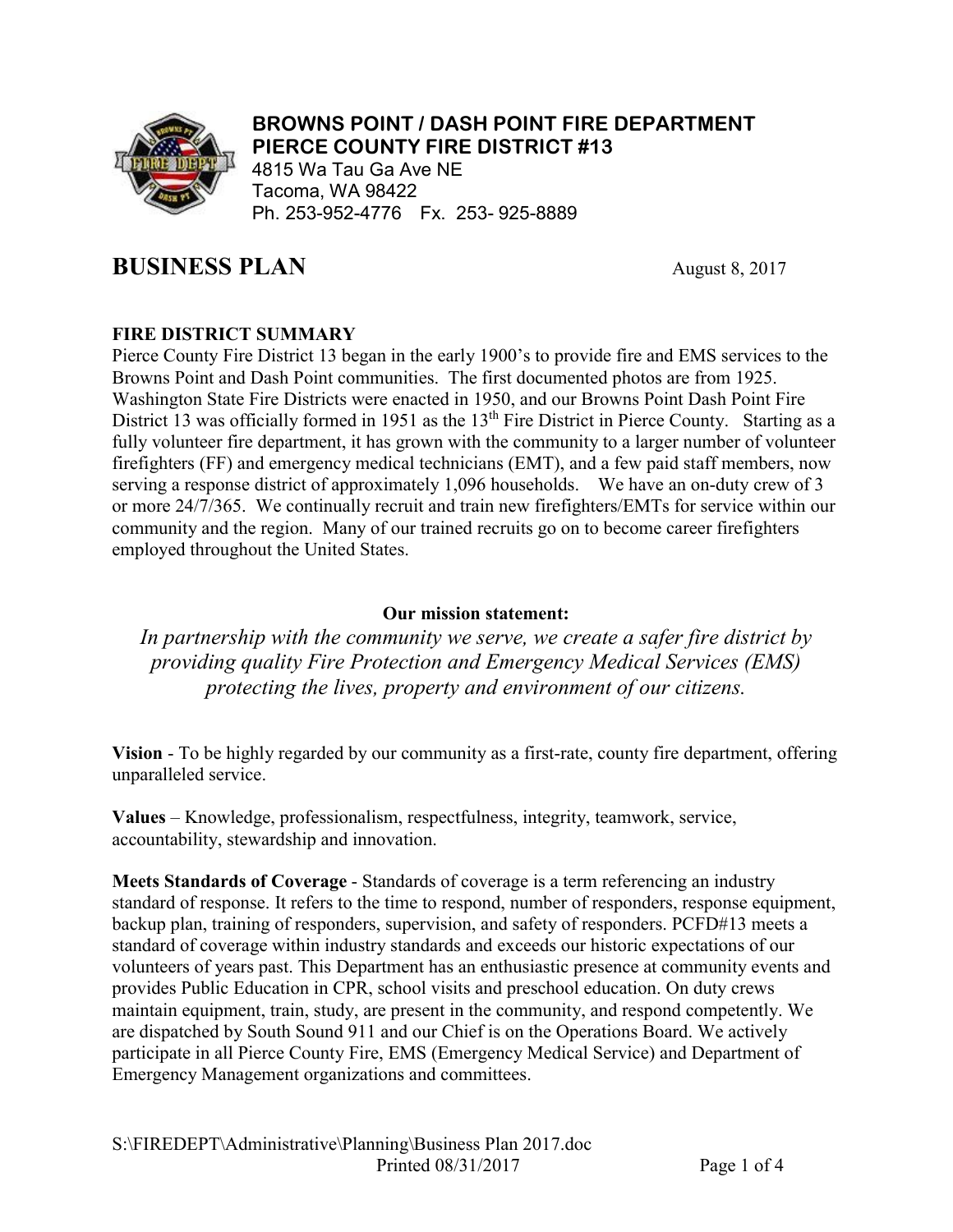### SERVICES, FACILITIES AND EQUIPMENT

We provide fire suppression, basic life saving emergency medical assistance, transport to hospitals, recruit training, mutual aid to area fire departments, wildland fire fighting, water rescue, disaster support, fire inspections, home safety checks, individual and community assistance; fire, medical, home and personal safety education to adults and youth; community event participation and support. We have well trained and motivated leadership and staff, well maintained equipment, and excellent response times of normally 5 minutes or less. We support local activities and maintain a strong connection and spirit of cooperation with our citizens.

#### Facilities & Equipment

 $\Box$  2 fire stations (Browns Point, #77, and Dash Point, #76)

One staffed with volunteer crew of 3 or more 24x7x365

- $\Box$  2 fire engines
- $\Box$  1 BLS (Basic Life Saving) ambulance
- $\Box$  1 operational support truck
- $\Box$  1 brush truck/type 6 fire engine
- $\Box$  3 command vehicles
- $\Box$  1 water rescue vessel

#### MANAGEMENT SUMMARY

Fire District leadership consists of the Chief, Assistant Chief, Battalion Chief, 2 Captains, 5 Lieutenants, approximately 40 Volunteer Firefighters/EMT's, which includes resident firefighters at the Browns Point station, Public Information Officer and a part time administrative position. Current key members are updated on the website piercefire13.org

Supervision: Supervision is accomplished by a full time Chief, and a full time Assistant Chief. Part time administrator maintains training records and academy tests, personnel records and payroll, along with a couple of academies per year with another 15-20 individual's attendance and tests. To keep the public informed the PIO (Public Information Officer) maintains the website, updating content, and addresses periodic public communications. There is a cadre of volunteer officers who supervise a number of projects, programs and daily operations. Officers earn their promotions by outstanding performance, leadership, and longevity with the department.

Recruiting - We recruit and educate volunteer firefighters to fill positions opened by current volunteers accepting new challenges or career positions. Recruitment is done at schools, community colleges and vocational schools by keeping in touch with their management and arranging annual meetings with students. We have a high standards recruit application packet to ensure we receive quality applicants. Our volunteers come from all over the area and receive a small stipend.

**Training:** We provide thorough industry standard fire and rescue training for our volunteers (400) hours in the first year alone). We continually update our training to reflect changes within the industry and updates to the Washington Administrative Code (WAC). Our emergency medical personnel are trained to national standards and both the WA State Department of Health and Pierce County standards. We are one of only 5 Pierce County Fire Districts who accept volunteers, and

S:\FIREDEPT\Administrative\Planning\Business Plan 2017.doc Printed  $08/31/2017$  Page 2 of 4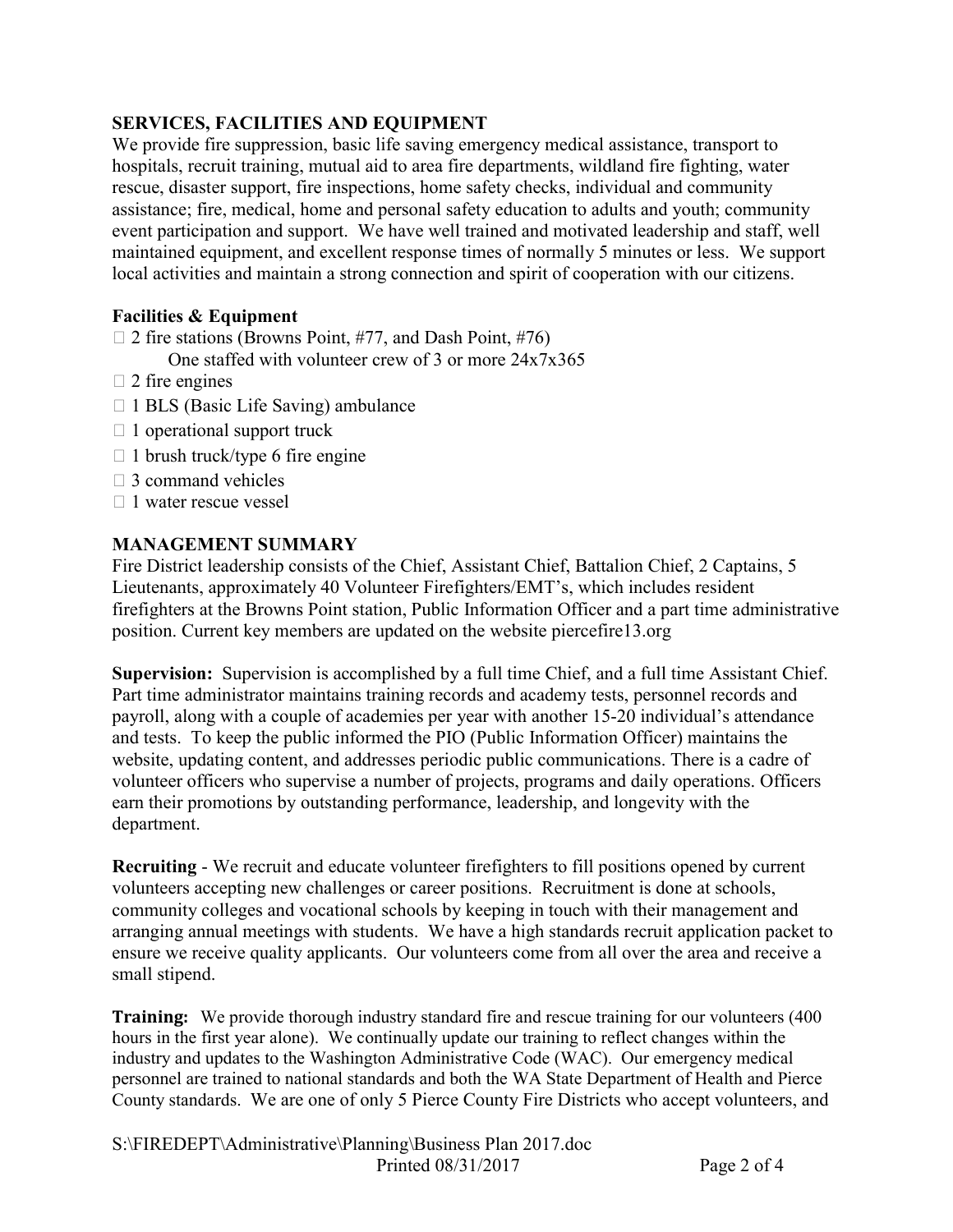one of two that puts on new recruit fire academies to train our new members. The fire service remains a popular career choice so we have an increasing number of applications (not all qualifying to become volunteers).

Support: We mentor volunteer firefighters for position promotions within Pierce County Fire District 13. As gaps are created when volunteers resign due to career jobs or other challenges, the remaining volunteers are given additional shifts to ensure coverage 24/7. Volunteers nearing completion of their academy training are given opportunity to begin working with the team to enable them to provide additional assistance. Promotions are earned by worthy volunteer candidates for leadership positions on the team. Our standard of coverage is 1 on-duty officer and 3 crew members.

## BUSINESS MODEL

The Commissioners of Fire District 13 believe that this fire department should achieve the mission and values that have been articulated above. The essential elements in place that facilitate this success have been referred to as the 'business model'. In essence, this is how the Fire District has persevered and grown stronger.

#### Essential Elements

We attract men and women who seek careers in the Fire Service and provide the training and organizational structure for them to succeed. We set a high bar for those accepted into our department, we require commitment and loyalty, we coach for success, and we are flexible but firm in requiring shifts of work. We pay only a stipend, and we encourage competition and testing for full time paid fire departments in and around our area. We have an annual success rate of 15-20% of our membership being hired into career jobs at other departments. Nine staff were hired in the first 7 months of 2015. That is success.

#### FINANCIAL PLAN

We judiciously steward the funds provided by our community taxpayers to train volunteers and operate a community involved fire department invested in protecting the lives, property and environment of our local citizens. Finances are a mix of property tax, special levy bonds and taxes. Expenses are carefully critiqued to ensure it is a necessary operating expense. We apply for all grants available and have been fortunate to have received many past grants. Building material donations help to keep our training budget down as the need is constant for fire training, and for various building situations with fire, smoke and safety.

Additional funds are generated from fees for non-department "academy" participants, DNR deployments of personnel and equipment, and grant funds for equipment. Each year we review current year expenditures for creating the following year's budget, including known increases to help ensure we operate within our allocated budget. Annual budget items are paid from property taxes at a rate per thousand for fire and a separate rate per thousand for EMS. Our 3 elected Fire Commissioners review all deposits and payments for approval, along with the annual budget and all resolutions.